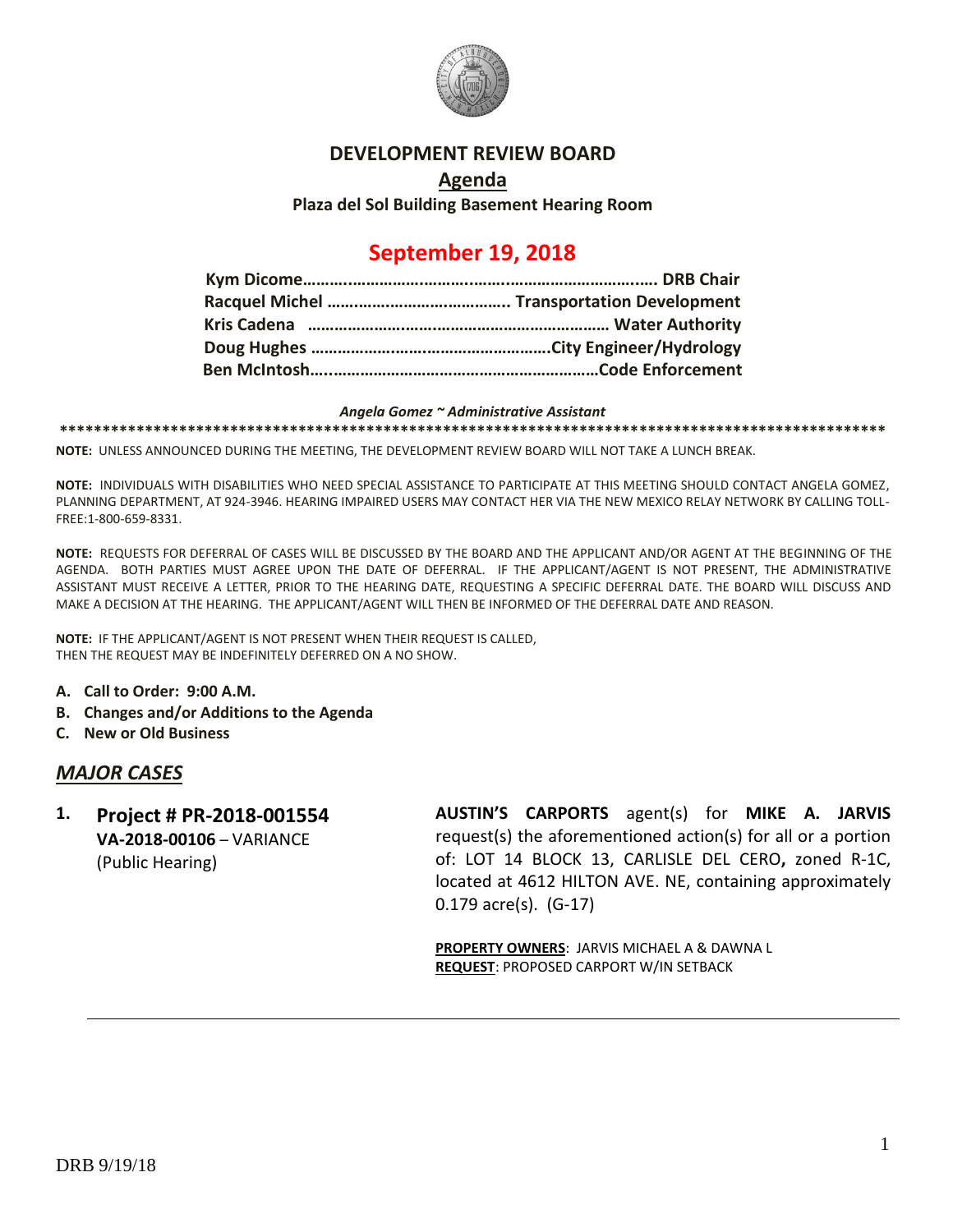**2. Project # PR-2018-001556 VA-2018-00106** – VARIANCE (Public Hearing)

**AUSTIN'S CARPORTS** agent(s) for **RUSSELL G. WRIGHT** request(s) the aforementioned action(s) for all or a portion of: LOT 27 BLOCK 6, SNOW HEIGHTS ADDITION**,** zoned R-1B, located at 1721 UTAH ST NE, containing approximately 0.1538 acre(s). (J-19)

**PROPERTY OWNERS**: WRIGHT RUSSELL G **REQUEST**: PROPOSED CARPORT W/IN SETBACK

## **3. Project # PR-2018-001555 VA-2018-00106** – VARIANCE (Public Hearing)

**AUSTIN'S CARPORTS** agent(s) for **FILADELFIO LUCERO** request(s) the aforementioned action(s) for all or a portion of: LOT 4 BLOCK 24, ACADEMY ACRES**,** zoned R-1C, located at 6406 AVENIDA LA COSTA NE, containing approximately 0.1639 acre(s). (E-18)

**PROPERTY OWNERS**: LUCERO FILADELFIO & THERESA C **REQUEST**: PROPOSED CARPORT W/IN SETBACK

| 4. | Project # PR-2018-001320<br>(1000032)<br>SI-2018-00132 - FINAL SIGN OFF OF EPC<br>APPROVED SITE DEVELOPMENT PLAN FOR<br>SUBIDIVISON (08EPC-40030)<br>SI-2018-00151 FINAL SIGN OFF OF EPC<br>APPROVED SITE DEVELOPMENT PLAN FOR<br>BUILDING PERMIT (08EPC-40031) | <b>TIERRA WEST LLC agent(s) for UNIVEST - COORS ROAD LLC</b><br>request(s) the aforementioned action(s) for all or a portion<br>of: TRACT 3 PLAT OF TRACTS 1 THRU 4, COORS VILLAGE<br>zoned MX-L, located at 4500 QUAKER HEIGHTS PL NW<br>south of WESTERN TRAIL NE and west of COORS BLVD NE,<br>containing approximately 13.5436 acre(s). (F-11-Z)<br>PROPERTY OWNERS: UNIVEST-COORS ROAD LLC<br><b>REQUEST: EPC SITE PLAN - FINAL SIGN-OFF</b>              |
|----|-----------------------------------------------------------------------------------------------------------------------------------------------------------------------------------------------------------------------------------------------------------------|----------------------------------------------------------------------------------------------------------------------------------------------------------------------------------------------------------------------------------------------------------------------------------------------------------------------------------------------------------------------------------------------------------------------------------------------------------------|
| 5. | Project # PR-2018-001560<br>SD-2018-00081 - VACATION OF PUBLIC<br><b>EASEMENT</b><br>(Public Hearing)                                                                                                                                                           | BOHANNAN HUSTON INC. agent(s) for SP ALBUQUERQUE<br>LLC request(s) the aforementioned action(s) for all or a<br>portion of TRACT A SUBDIVISION PLAT MAP FOR<br>HOFFMANTOWN BAPTIST CHURCH and TRACT B-2 REPLAT<br>OF TRACT B YORBA LINDA SUBDIVISION, zoned MX-L,<br>located at 8888 HARPER RD NE west of VENTRUA ST NE and<br>east of WYOMING BLVD NE, containing approximately<br>62.46 $\arccos 62$ . (E-20)<br>PROPERTY OWNERS: HOFFMANTOWN BAPTIST CHURCH |

**REQUEST**: VACATION OF PUBLIC EASEMENTS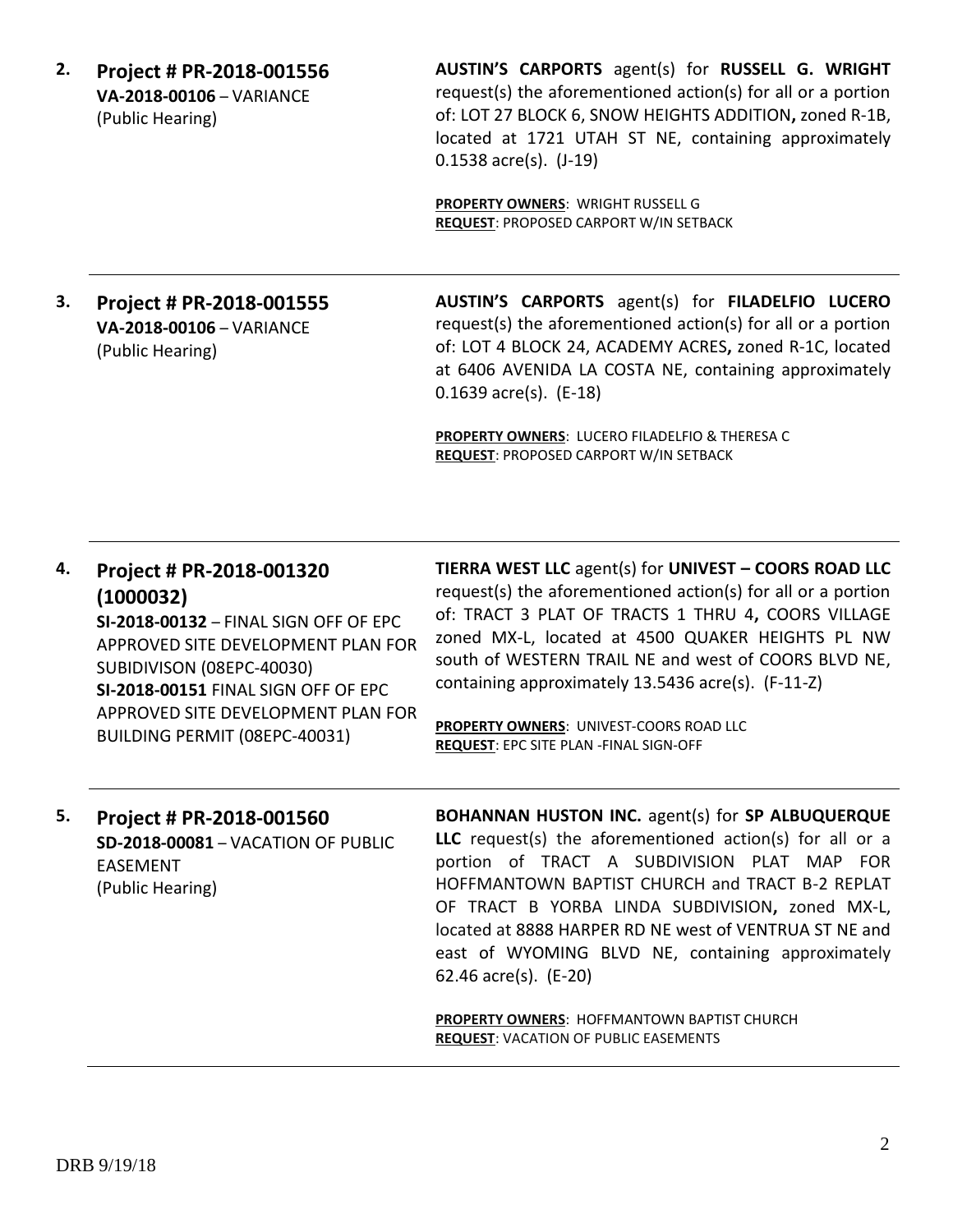| 6. | Project # PR-2018-001564<br>(1011337)<br>SD-2018-00082 - VACATION OF PUBLIC<br><b>EASEMENT</b><br>(Public Hearing)                                 | ARCH + PLAN LAND LAND USE CONSULTANTS agent(s) for<br>BESTWAY INVESTMENTS LLC request(s) the afore-<br>mentioned action(s) for all or a portion of: LOTS 5-8 BLOCK<br>1, DEL NORTE SUBDIVISION, zoned MX-M located at 7400<br>LOMAS BLVD NE, containing approximately 0.1239 acre(s).<br>$(K-19)$                                                                                                                                        |
|----|----------------------------------------------------------------------------------------------------------------------------------------------------|------------------------------------------------------------------------------------------------------------------------------------------------------------------------------------------------------------------------------------------------------------------------------------------------------------------------------------------------------------------------------------------------------------------------------------------|
|    |                                                                                                                                                    | <b>PROPERTY OWNERS: SKIDZ LLC</b><br>REQUEST: VACATION OF A PUBLIC UTILITY EASEMENT                                                                                                                                                                                                                                                                                                                                                      |
| 7. | Project# PR-2018-001346<br>SI-2018-00110 - SITE PLAN<br>SD-2018-00072- PRELIMINARY/FINAL<br><b>PLAT</b><br>(Public Meeting)                        | JOE SLAGLE ARCHITECT agent(s) for ROY SOLOMON &<br>ARCH + PLAN LAND USE CONSULTANTS agent(s) for VMOD<br>LLC request(s) the aforementioned action(s) for all or a<br>portion of LOTS 1-6 & 29, BLOCK 29, UNIT B, NORTH<br>ALBUQUERQUE ACRES, zoned NR-BP, located on ALAMEDA<br>BLVD NE east of SAN PEDRO DR NE and north of SIGNAL<br>AVE NE, containing approximately 5.24 acre(s).<br>$(C-18)$<br>[Deferred from 9/12/18]             |
|    |                                                                                                                                                    | <b>PROPERTY OWNERS: V MOD LLC</b><br>REQUEST: SITE PLAN APPROVAL FOR A COMMERCIAL DEVELOPMENT                                                                                                                                                                                                                                                                                                                                            |
| 8. | Project# PR-2018-001429<br><b>SD-2018-00061 - VACATION OF PUBLIC</b><br>RIGHT-OF-WAY<br>(Public Hearing)                                           | PRECISION SURVEYS, INC agent(s) for DOS VIENTOS LLC<br>request(s) the aforementioned action(s) for all or a portion<br>of TRACT 15-A BLOCK 2, COMMERICAL ADDITION,<br>zoned NR-LM, located at 573 COMMERCIAL ST NE west of<br>JOHN ST NE and NORTH of ROMA AVE NE, containing<br>approximately 0.2048 acre(s). (J-19) [Deferred from 8/29/18,<br>9/12/18                                                                                 |
|    |                                                                                                                                                    | PROPERTY OWNERS: DOS VIENTOS, LLC + CITY OF ALBUQUERQUE<br>REQUEST: TO VACATE A PORTION OF COMMERCIAL STREET R/W                                                                                                                                                                                                                                                                                                                         |
| 9. | Project# PR-2018-001195<br>(1007140)<br>SD-2018-00037 - SITE DEVELOPMENT<br>PLAN FOR SUBDIVISION<br>$(18EPC-10010)$<br>SD-2018-00020 - SKETCH PLAT | MRWM agent(s) for CITY OF ALBUQUERQUE PARKS &<br><b>RECREATION</b> request(s) the above $action(s)$ for all or a<br>portion of Tracts 1-C-1 & 1-C-2, JUAN TABO HILLS UNIT 3A,<br>zoned NR-PO-B, located on MONACHOS RD SE between<br>JUAN TABO BLVD SE and VIA POSADA SE, containing<br>approximately 27 acre(s). (M-22) [Deferred from 6/13/18, 7/11/18,<br>7/25/18, 7/25/18, 8/15/18, 9/12/18]<br>PROPERTY OWNERS: CITY OF ALBUQUERQUE |
|    |                                                                                                                                                    | REQUEST: DRB SIGN-OFF OF EPC SITE DEVELOPMENT PLAN FOR<br>SUBDIVISION (3-8-2018) AND A SKETCH PLAT FOR REVIEW AND<br><b>COMMENT</b>                                                                                                                                                                                                                                                                                                      |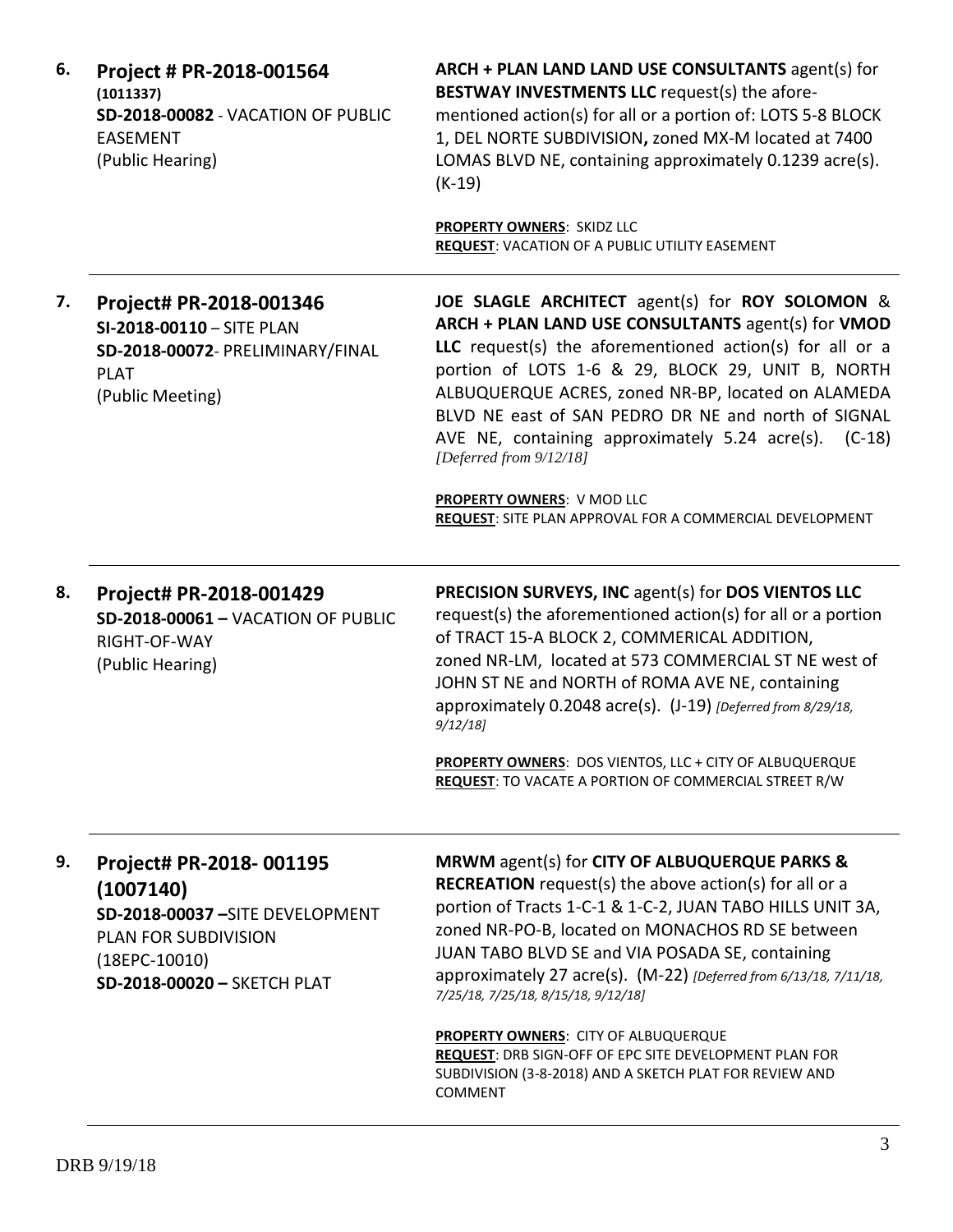**10. Project # PR-2018-001511 (1011232) SD-2018-00074** – PRELIMINARY/FINAL PLAT (Public Meeting)

**TIERRA WEST LLC** agent's for **GARCIA REAL ESTATE INVESTMENTS LLC** request(s) the aforementioned action(s) for all **or** a portion of: TRACTS 1-3**,** RIO GRANDE CROSSING EAST zoned NR-LM + R-1D, located on RIO GRANDE BLVD north of SAIZ RD NW and south of Indian School RD NW, containing approximately 21.0060 acre(s). (H-13)

**PROPERTY OWNERS**: GARCIA REAL ESTATE LLC **REQUEST**: CREATE ZONE TRACTS TO MEET EPC CONDITION OF APPROVAL

## *MINOR CASES*

| 11. | Project # PR-2018-001372<br>(1011435)<br>SD-2018-00080 - PRELIMINARY/FINAL<br><b>PLAT</b><br>(Public Meeting)      | <b>CARTESIAN SURVEYS INC.</b> agent(s) for JONATHAN<br>ARAGON request(s) the aforementioned action(s) for all or<br>a portion of TRACT A-1 BULK LAND PLAT PARCELS A-1,B-1,<br>D-1, E-1 AND F-1 FINELAND DEVELOPMENT, zoned MX-L,<br>located 10751 FINELAND DR NW north of McMahon BLVD<br>and east of UNSER BLVD NW, containing approximately<br>$2.6847$ acre(s). $(A-11)$ |
|-----|--------------------------------------------------------------------------------------------------------------------|-----------------------------------------------------------------------------------------------------------------------------------------------------------------------------------------------------------------------------------------------------------------------------------------------------------------------------------------------------------------------------|
|     |                                                                                                                    | <b>PROPERTY OWNERS: C3D LLC &amp; VILIA FALCONE LLC &amp;</b><br><b>GRAYLANDCORPORATION &amp; SPRING FRANK L &amp; ETAL</b><br><b>REQUEST: SUBDIVIDE ONE LOT INTO 2</b>                                                                                                                                                                                                     |
| 12. | Project # PR-2018-001566<br>(1011540)<br>SD-2018-00083 - PRELIMINARY/FINAL<br><b>PLAT</b><br>(Public Meeting)      | ARCH + PLAN LAND USE CONSULTANTS agent(s) for NEW<br><b>CAL INVESTMENTS</b> request(s) the aforementioned action(s)<br>for all or a portion of: LOTS 31 & 32, zoned R-A, located at<br>2123 CANDELARIA NW, containing approximately .62<br>$\arccos 0$ . (G-13)<br>PROPERTY OWNERS: RUDOLPH RAMIREZ<br><b>REQUEST: LOT LINE REALIGNMENT</b>                                 |
| 13. | Project# PR-2018-001559<br>(1009721)<br>SD-2018-00079 - VACATION OF PRIVATE<br><b>EASEMENT</b><br>(Public Hearing) | request(s) the aforementioned<br><b>BLAKE</b><br><b>LEARMONTH</b><br>action(s) for all or a portion of LOT 10-A-3-B PLATS OF LOTS<br>10-A-3-A and 10-A-3-B, ALVARADO GARDENS UNIT 2 zoned<br>R-A, located at 2710 CAMPBELL RD NW, containing<br>approximately .3588 acre(s). (G-12)                                                                                         |
|     |                                                                                                                    | PROPERTY OWNERS: FREED JOHN L & LAURA J<br>REQUEST: VACATE PRIVATE TURN-AROUND EASEMENT                                                                                                                                                                                                                                                                                     |

## *SKETCH PLAT*